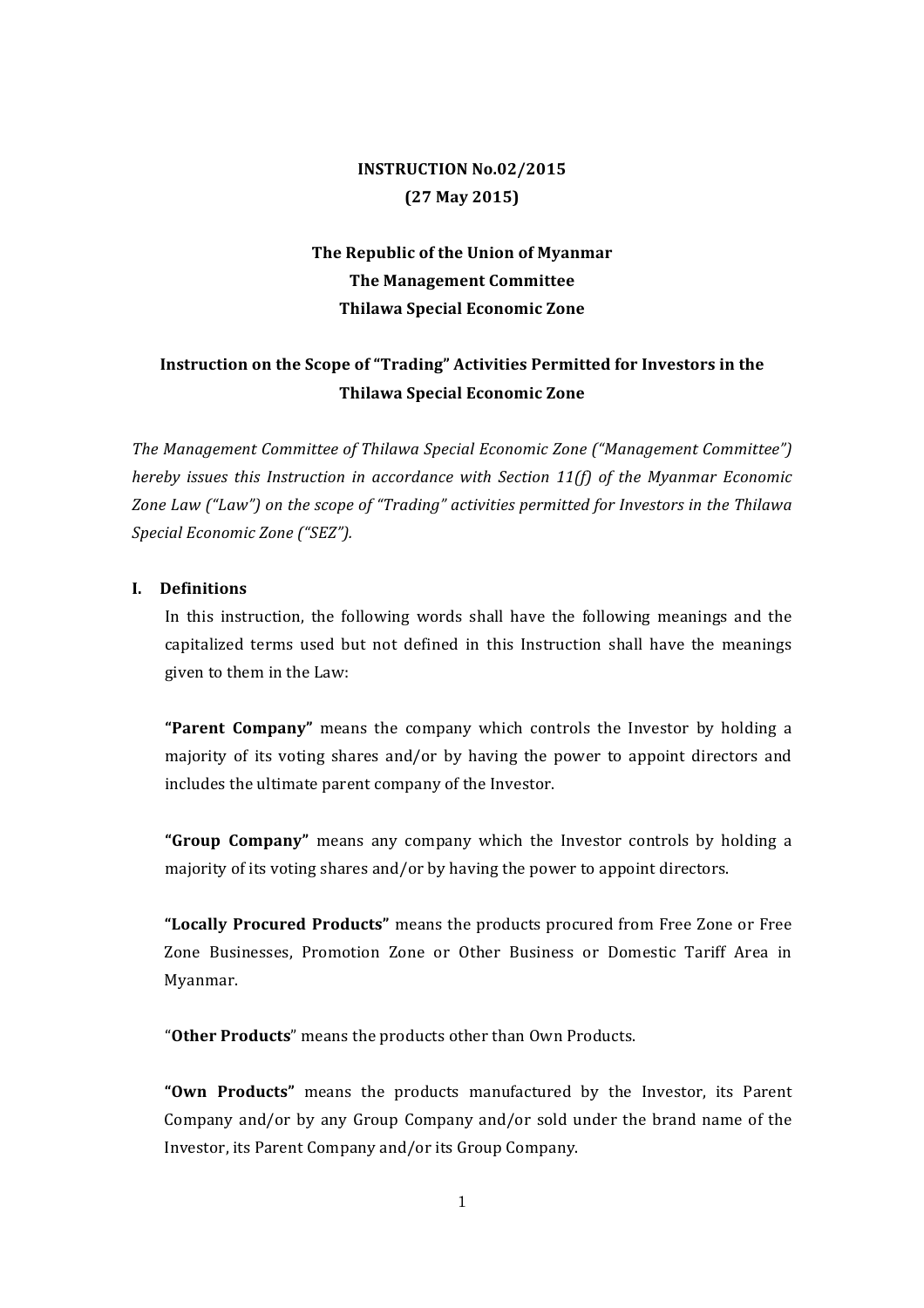**"Specified Products"** means any kind of 4-wheel vehicles, or motorcycles and any other products which are restricted in Domestic Tariff Area outside Special Economic Zone and/or are so designated by the Management Committee from time to time.

"Wholesale" means the sale of products to other businesses for resale or for use by other businesses in the manufacture of goods or supply of services and shall be deemed to include (i) the direct sale in bulk of industrial materials to the end-users and/or (ii) the direct sale of industrial machinery and equipment which has the sales price of USD 500,000 or more per transaction to the end-users.

#### **II.** Activities permitted for Investors in the SEZ

The following activities are permitted in the SEZ subject to the requirements stipulated below. 

#### 1. **Business in the Free Zone or Free Zone Business**

- 1.1 The export or sale of Own Products manufactured in the Free Zone or by Free Zone Businesses is permitted under following conditions:
	- (i) Export to overseas markets: Permitted with no additional requirement.
	- (ii) Sale to Promotion Zone, Other Business or to outside the SEZ: Permitted subject to requirements in clause 1.5 below.
- 1.2 The export or sale of Other Products manufactured in the Free Zone or Free Zone Businesses is permitted under the following conditions:
	- (i) Export to overseas markets: Permitted with no additional requirement
	- (ii) Sale to Promotion Zone, Other Business or outside the SEZ: Permitted subject to requirements in clause 1.5 below.
- 1.3 The import, storage and re-export of Own Products and/or Other Products not manufactured in the SEZ is permitted, if an Investor establishes its own warehouse at its own lot in the SEZ.
- 1.4 The import, storage and sale of Own Products and/or Other Products not manufactured in the SEZ to Promotion Zone, Other Business or to outside the SEZ is permitted, if an Investor establishes its own warehouse at its own lot in the SEZ and subject to requirements in clause 1.5 below.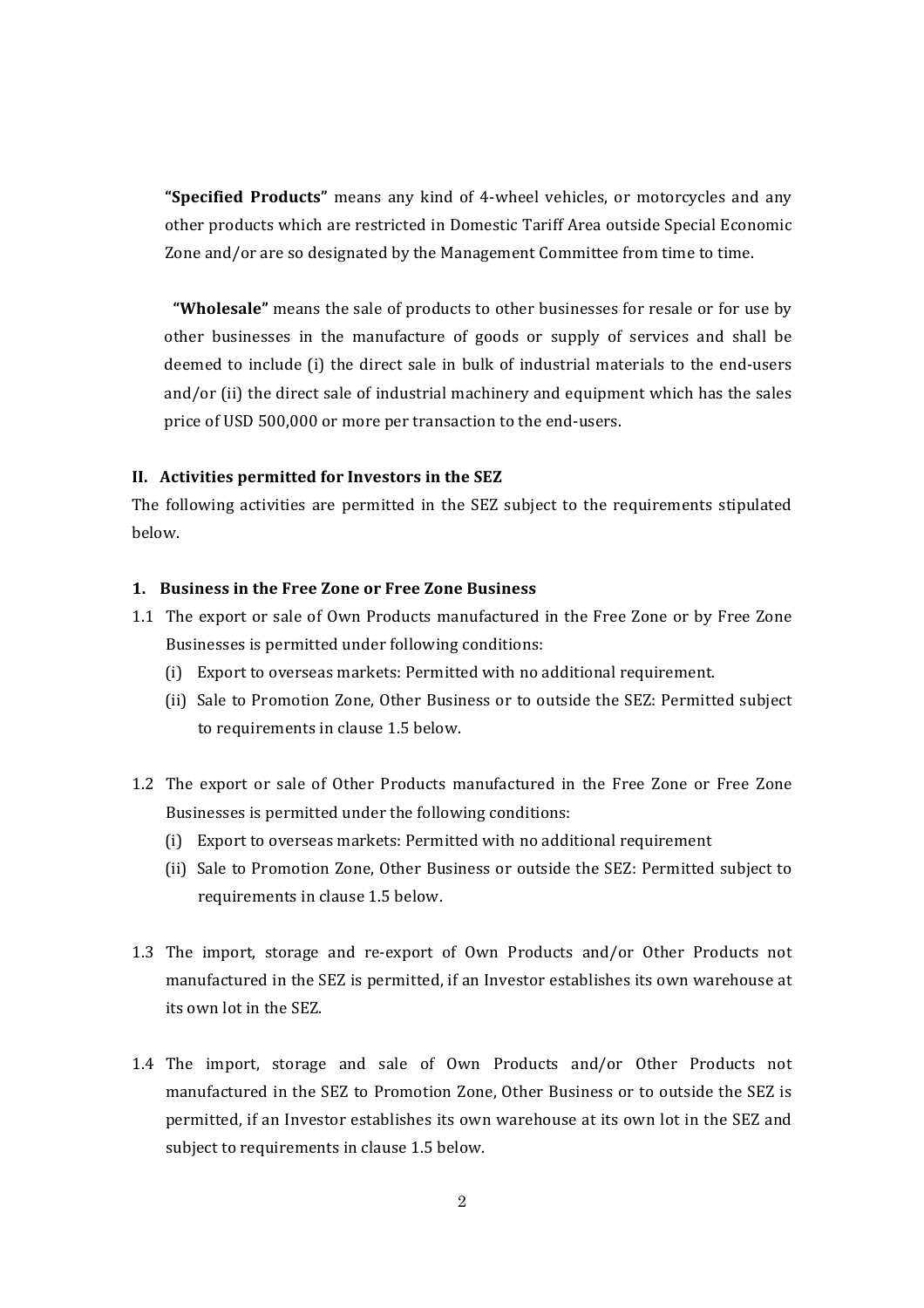1.5 Sale to Promotion Zone, Other Business or outside the SEZ permitted pursuant to the clause 1.1 (ii), 1.2 (ii) and 1.4 (a) shall be limited to Wholesale, (b) shall not include the Specified Products and  $(c)$  shall be subject to a limit of maximum 25% of the total value of the Investor's annual sales.

### **2.** Business in Promotion Zone or Other Business

- 2.1 The import, Wholesale and/or retail of Own Products (excluding Specified Products) within the SEZ is permitted under the following conditions:
	- (i) Any of the value adding activities or services listed in (a) or (b) shall be provided at its own lot in the SEZ;
		- (a) value adding activities: including, but not limited to, repacking, labelling, or any other form of processing to the Own Products after import,;
		- (b) value adding services: including, but not limited to, quality control, testing laboratory, maintenance, or any other technical services.
	- (ii) Amount to be invested, including the costs of the factory building but excluding the leasing costs for the land at its own lot in the SEZ, for providing the value adding activities or services stipulated in above (i) shall not be less than USD 2million; and
	- (iii) An Investor must establish its own warehouse at its own lot in the SEZ.
- 2.2 The import and Wholesale of Own Products (excluding Specified Products) to outside the SEZ is permitted under the same conditions as stipulated in 2.1.
- 2.3 The import and retail of Own Products (excluding Specified Products) to outside the SEZ is not permitted.
- 2.4 The import, Wholesale and/or retail of Other Products (excluding Specified Products) within the SEZ is permitted under the following conditions:
	- (i) An Investor shall have an official agency or distributorship relationship with the manufacturers of the Other Products and is certified as such:
	- (ii) An Investor, its Parent Company, or any Group Company has a minimum of 10 years of experience in international trading business with a minimum 3 years average annual consolidated sales amount of at least USD500 million and an established place of business in at least 5 countries;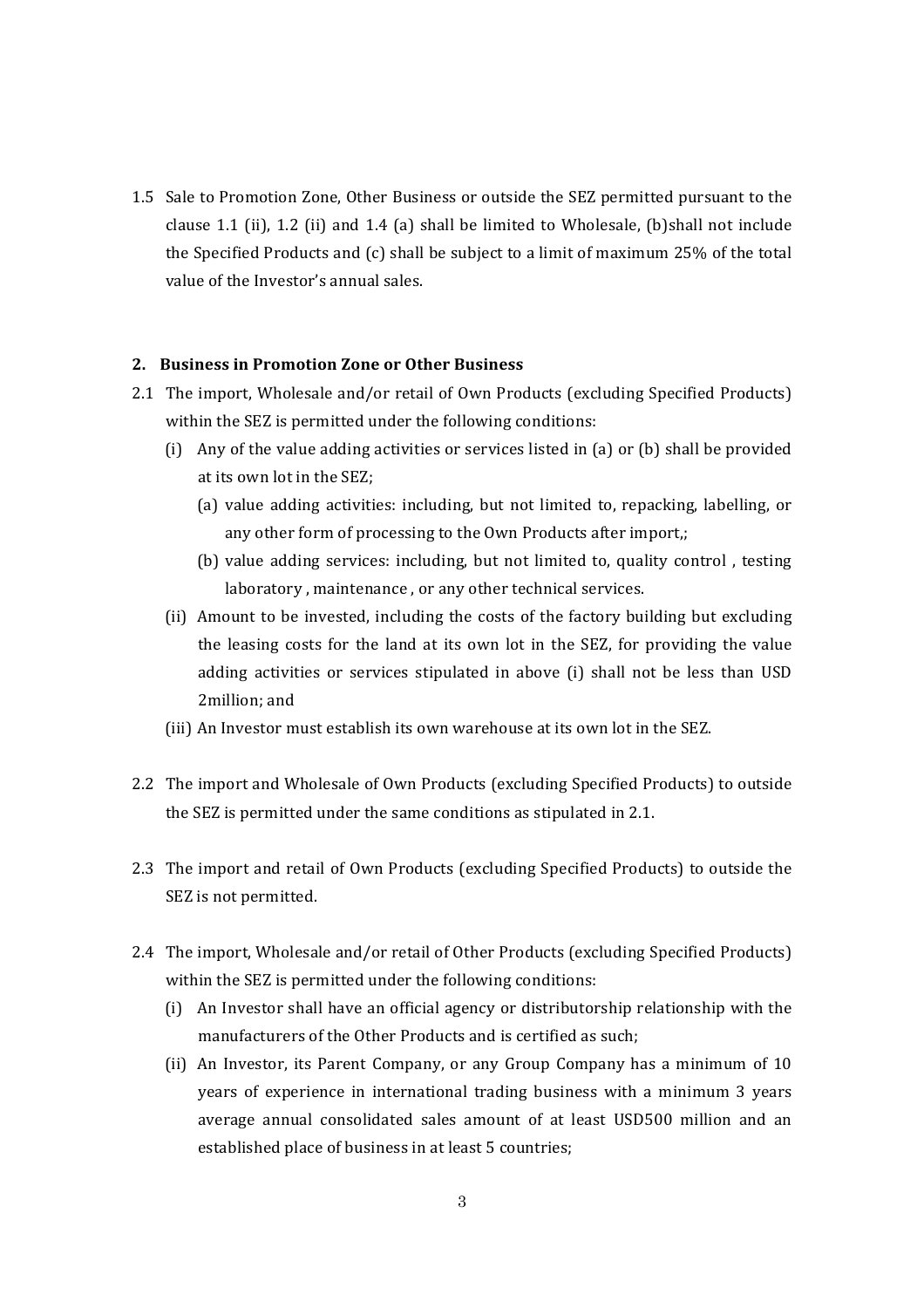- (iii) An Investor, its Parent Company, or any Group Company has a minimum paid-up capital of at least USD 25 million;
- (iv) Any of the value adding activities or services listed in (a) or (b) shall be provided in the SEZ:
	- (a) value adding activities: including, but not limited to, repacking, labelling, or any other form of processing to the Own Products after import,;
	- (b) value adding services: including, but not limited to, quality control, testing laboratory, maintenance, or any other technical services.
- (v) Amount to be invested, including the cost of factory building but excluding the leasing costs of the land at its own lot in the SEZ, for providing the value adding activities or services in above (i), shall not be less than USD 3 million; and
- (vi) An Investor must establish its own warehouse at its own lot in the SEZ.
- 2.5 The import and Wholesale of Other Products (excluding Specified Products) to outside the SEZ is permitted under the same conditions as stipulated in 2.4.
- 2.6 The import and retail of Other Products (excluding Specified Products) to outside the SEZ is not permitted.
- 2.7 The wholesale of the Locally Procured Products within the SEZ is permitted. The wholesale of the Locally Procured Products that exclude agricultural, fishery, precious gems and mineral products outside the SEZ is permitted. Retail of the Locally Procured Products is permitted only within the SEZ.
- 2.8 The export of Own Products manufactured in the Promotion Zone is permitted.
- 2.9 The export of Other Products manufactured in the Promotion Zone is permitted.

### **III. Miscellaneous**

- 1. For wholesale activities permitted in above section II, the Investor in the SEZ may set up its facilities, including sale offices outside the SEZ, if it leases the land for a lease term of one year or less.
- 2. The requirements or any other provision in this Instruction shall be subject to modification made by decision of the Management Committee. However, anv approval